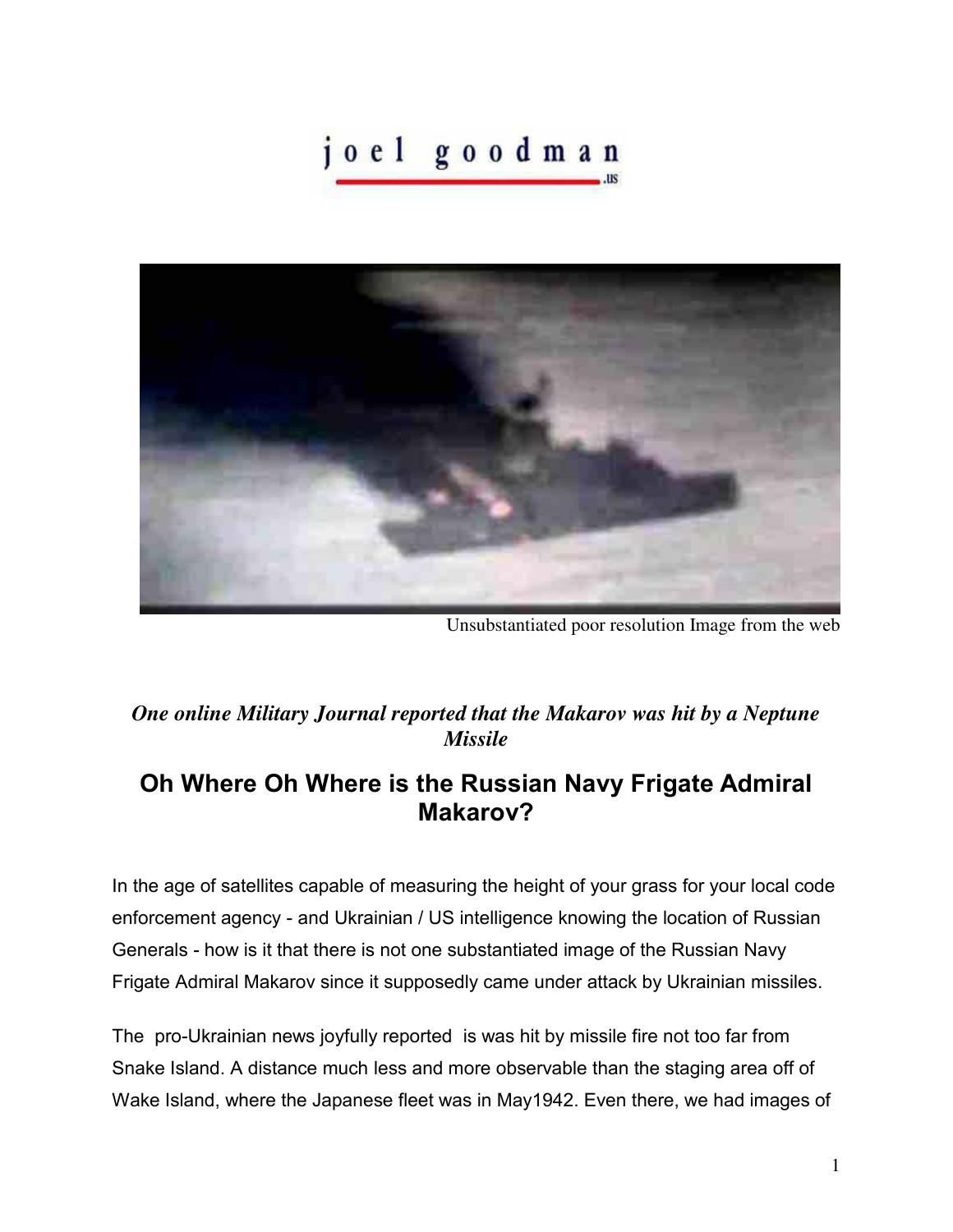Japanese aircraft carriers sinking and confirmed reports of the Japanese attack fleet turning back.

Americans never left a ship afloat if another bomb or torpedo would hasten its demise. When the Bismarck was in serious trouble in 1941, and was in danger of sinking, the British finished her off with a salvo of torpedoes fired from a destroyer.

During a press briefing on Friday, May 6, US Department of Defense press secretary John Kirby said: "We've seen the reports [about the Admiral Makarov]…we've been looking at this all day and we have no information to corroborate on these reports."

Even on May 7th, the US Pentagon said they had no information regarding the fate of the Russian Navy warship 'Admiral Makarov' which was reportedly hit by Ukrainian missiles late on May 5, and first reported as being sunk but later alleged only to be on fire.

The concerning point is not whether or not the Makarov was actually hit, but the lack of credible information coming out of Ukraine. As of this writing on May 9th there has finally been a credible report that the Makarov was sighted by satellite docked safely in Sebastopol, defended by planes and anti-aircraft guns.

It is odd that the US DOD knows where Russian Generals are, but couldn't find the Makarov. Is this just a ploy to keep the Russians in the dark about American satellite tracking capabilities at sea, or is it a true lack of American credibility. I suspect the former; especially now that the White House has been caught spilling information like a drunk waiter spilling drinks on a tray.

The corporate media is still spinning stories of Russia's incompetence, even though they are taking territory in the area west of Luhansk, and threaten to close off that pocket of resistance. None the less, the Ukrainians are doing one hell of a job, considering they are under manned, under-gunned, and they still lack the MIG 29's that are sitting in Poland, the White house having declared them to be a no-go gift even though the Ukrainians could desperately use them to gain air superiority or protect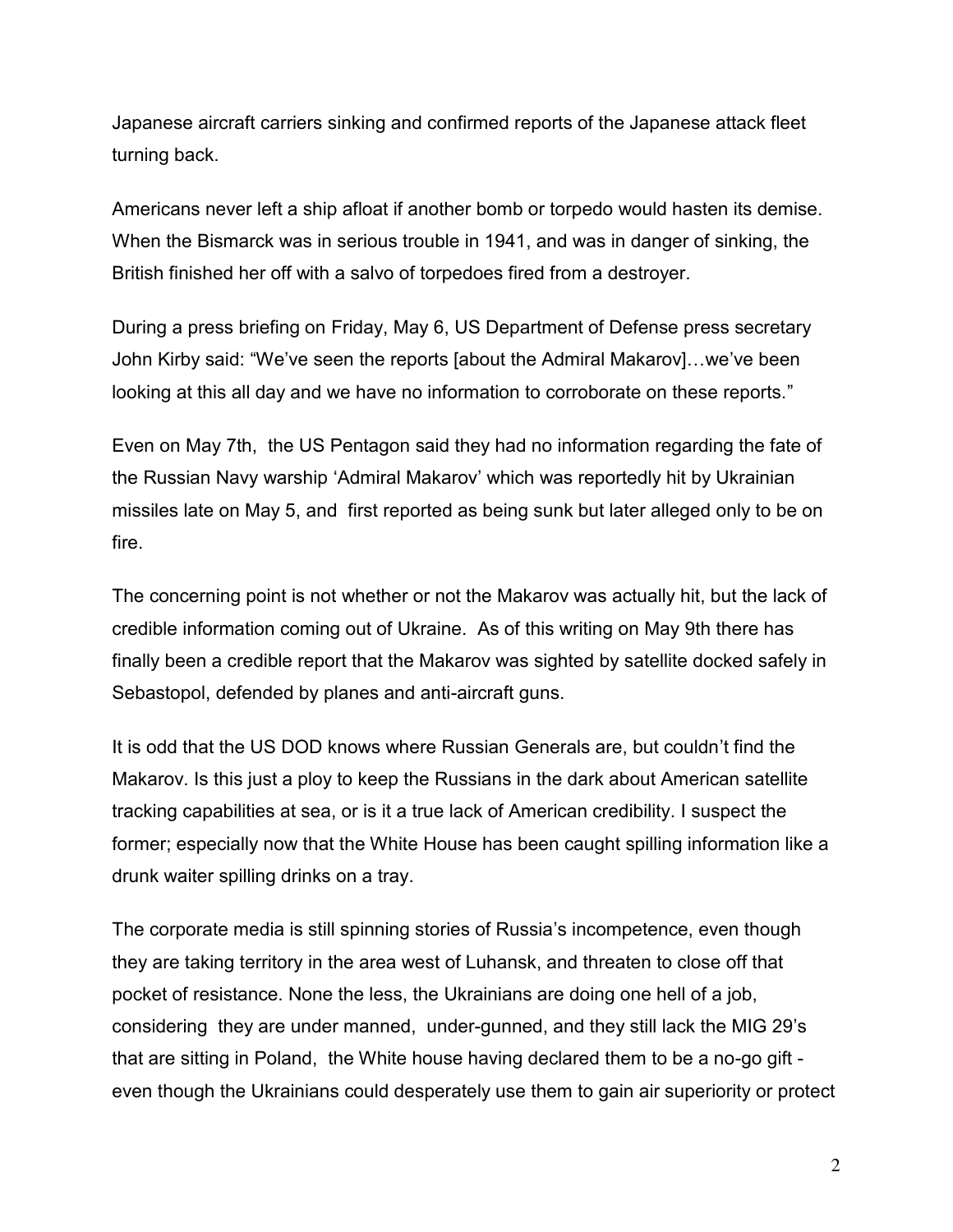their troops in an offensive. That may just be why Biden doesn't want them released. It just might allow the Ukrainians to move into Russian held territory much more quickly.

Putting together a decent picture of what is happening in Ukraine necessitates checking at least a dozen various sources, each with stories that hint at this or that, but none presenting a decent image of what is actually occurring - except that the Ukrainian people are suffering; and maybe that's all we are supposed to care about. Possibly the more suffering the Ukrainians are forced to endure the greater the impetus for something dramatic to happen that we will be willing to accept in the name of humanity, if nothing else?

In the age of satellites capable of measuring the height of your grass for your local code enforcement agency - and Ukrainian / US intelligence knowing the location of Russian Generals - how is it that there is not one substantiated image of the Russian Navy Frigate Admiral Makarov since it supposedly came under attack by Ukrainian missiles.

The pro-Ukrainian news joyfully reported is was hit by missile fire not too far from Snake Island. A distance much less and more observable than the staging area off of Wake Island, where the Japanese fleet was in May1942. Even there, we had images of Japanese aircraft carriers sinking and confirmed reports of the Japanese attack fleet turning back.

Americans never left a ship afloat if another bomb or torpedo would hasten its demise. When the Bismarck was in serious trouble in 1941, and was in danger of sinking, the British finished her off with a salvo of torpedoes fired from a destroyer.

During a press briefing on Friday, May 6, US Department of Defense press secretary John Kirby said: "We've seen the reports [about the Admiral Makarov]…we've been looking at this all day and we have no information to corroborate on these reports."

Even on May 7th, the US Pentagon said they had no information regarding the fate of the Russian Navy warship 'Admiral Makarov' which was reportedly hit by Ukrainian